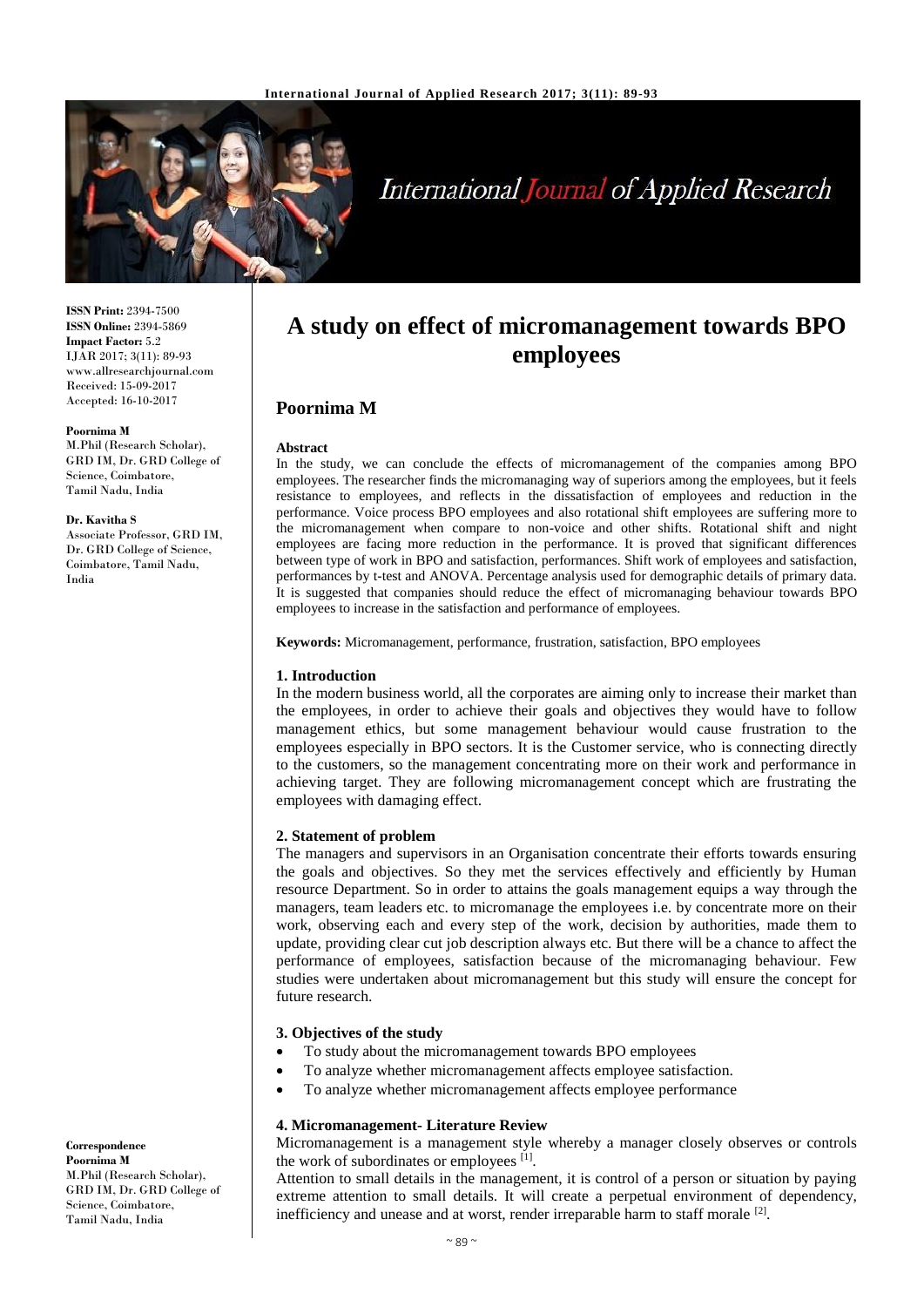The micromanagers tends to zero in every detail disrupting the work schedule of the employees and turning their working hours into a private drudgery (DeMaio, 2009)

An important symptom that indicate the existence of micromanaging behaviour is the need of absolute control over the process, i.e. telling people exactly what to do and how to do it (White 2010).

Taking monitoring to an extreme level can result in employees' lack of ownership of work and little loyalty to the manager (Porterfield, 2003).

It also makes the micromanager overloaded with routine decisions, some of which border on triviality (Khatri, 2009).

#### **5. Research Methodology**

**Research Type:** Descriptive Research was used because of nature of the study.

**Sampling Methods:** Convenience sampling was applied in this study.

#### **Sample Size:** 100 BPO employees

**Data Collection:** Primary data collected for this study by online surveys. Secondary data for this study from websites, journals, books, etc.

#### **6. Limitations of the Study**

- The period of the study is too short.
- The sample is restricted to only 100.
- The study focuses only towards BPO employees.

#### **7. Analysis and Results**

#### **i) Demographic Details of the respondents**

| <b>Demographic Details</b> |                | Percentage |
|----------------------------|----------------|------------|
| Gender                     | Male           | 64%        |
|                            | Female         | 36%        |
| Total                      |                | 100%       |
|                            | 20-22 years    | 11%        |
| Age                        | $22-25$ years  | 40%        |
|                            | $25-30$ years  | 27%        |
|                            | Above 30 years | 22%        |
| Total                      |                | 100%       |
|                            | Below 2 years  | 36%        |
|                            | 2-5 years      | 37%        |
| Years of Experience        | 5-7 years      | 9%         |
|                            | Above 7 years  | 18%        |
| Total                      |                | 100%       |

#### **ii) Job details of the respondents**

| <b>Job Details</b>         |                             | Percentage |
|----------------------------|-----------------------------|------------|
| Type of Job in BPO         | Voice                       | 60%        |
|                            | Non-Voice                   | 40%        |
| Total                      | 100%                        |            |
| Shift working by employees | Day Shift                   | 12%        |
|                            | Night Shift                 | 28%        |
|                            | Mid-night/<br>Mid-day Shift | 20%        |
|                            | <b>Rotational Shift</b>     | 40%        |
| Total                      |                             | 100%       |

**Interpretation:** According to the study male employees are or than female employees. Most of the employees between the age group 22-25 years, so as they have less experience and they more concentration by company. Most of the employees are below 2 years and 2-5 years of experience. Majority parts of the employees are involving in BPO voice (60%) process. And they have mostly rotational shift based on the customers.

#### **iii) Micromanaging behaviour by the Organisations**

| Micromanagement ways to employees   |               |            |                  |               |            |  |
|-------------------------------------|---------------|------------|------------------|---------------|------------|--|
|                                     | <b>Always</b> | Often      | <b>Sometimes</b> | <b>Rarely</b> | Not at all |  |
| Job Description decided by superior | 22%           | 44%        | 12%              | 11%           | 11%        |  |
| Regular Feedback                    | 21%           | 39%        | 22%              | 8%            | 10%        |  |
|                                     | Extremely     | Moderately | Neutral          | Slightly      | Not at all |  |
| Instruction for each step of work   | 40%           | 30%        | 10%              | 20%           | $\theta$   |  |
| Making to update.                   | 37%           | 36%        | 27%              |               | O          |  |

**Interpretation:** Above table says, most of the employees say that their job description is often decided by superiors. Mostly they are getting regular feedback whether good or bad for each work, Superiors instructing them for each and every step of the work, the management making the employees to update the technologies, information often.

| Micromanagement ways to employees            |     |       |                |                 |       |
|----------------------------------------------|-----|-------|----------------|-----------------|-------|
|                                              | S.A | Agree | <b>Neutral</b> | <b>Disagree</b> | S.D.A |
| Analyzing even a Small mistake               | 23% | 40%   | 20%            | 17%             |       |
| Even lower level decision taken by superiors | 30% | 20%   | 30%            | 11%             | 9%    |

**Interpretation:** Most of the employees agree that if they done a small the management can able to know, Even for

the subordinate level decision the employees need to consult the superior and decision made by superiors.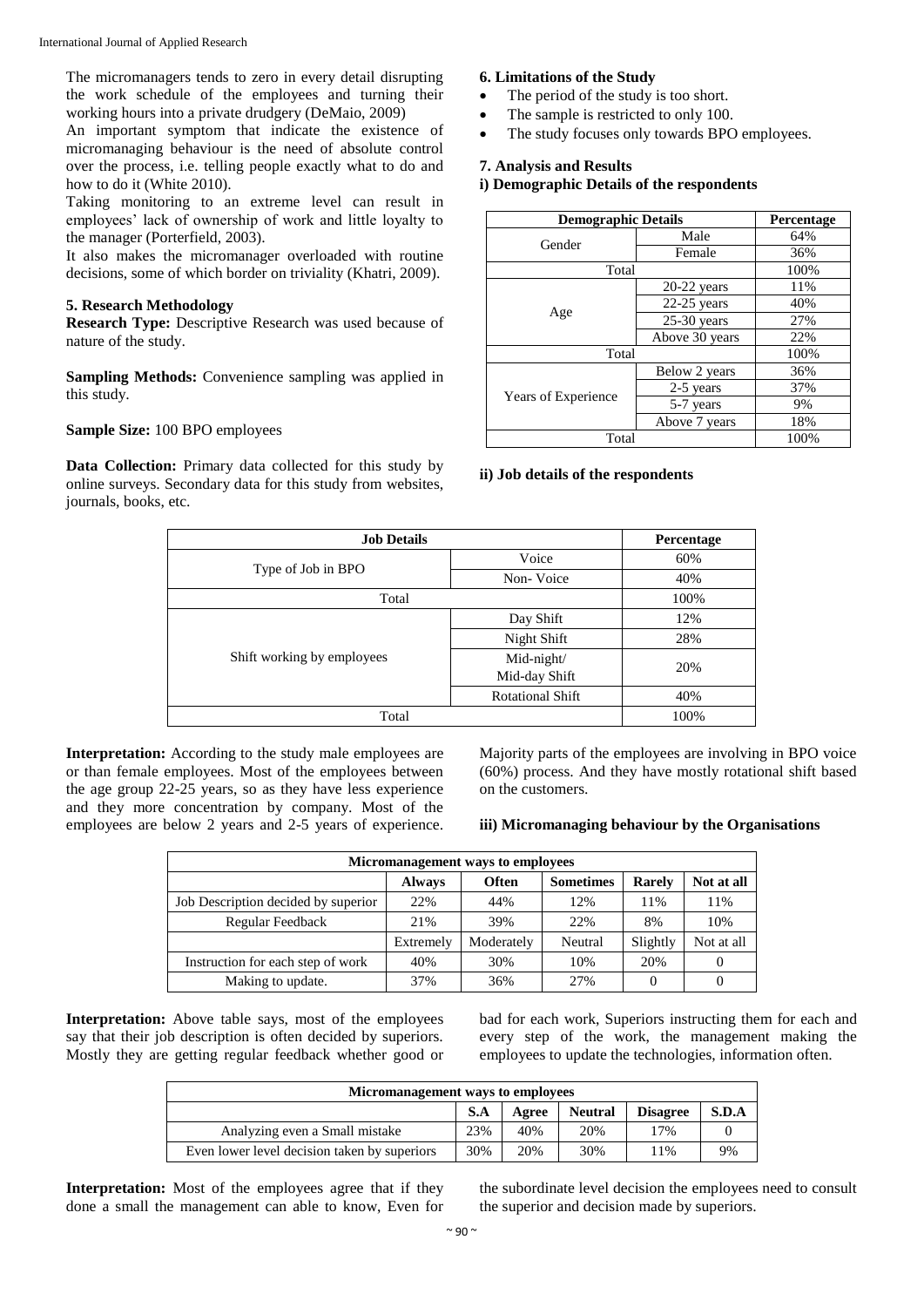#### **iv) Micromanagement affects employees satisfaction**

#### **Type of job in BPO**

| <b>Satisfaction of employees</b> | Type of job in BPO | <b>F-value</b> | <b>T-value</b> | Sig.  |
|----------------------------------|--------------------|----------------|----------------|-------|
|                                  | Voice              | 6.712          | 3.776          | 0.011 |
| Working hours                    | Non-Voice          |                | 3.992          |       |
|                                  | Voice              | 7.422          | $-8.023$       | 0.008 |
| Training methods                 | Non-Voice          |                | $-7.495$       |       |
| Coordination by superior         | Voice              | 4.588          | $-3.353$       | 0.035 |
|                                  | Non-Voice          |                | $-3.546$       |       |
|                                  | Voice              | 4.784          | $-8.151$       | 0.031 |
| Promotion techniques             | Non-Voice          |                | $-7.807$       |       |
| Superior guidance                | Voice              | 16.872         | $-4.852$       | 0.000 |
|                                  | Non-Voice          |                | $-5.623$       |       |

**Null Hypothesis:** There is no significant difference between type of job in BPO and satisfaction of employees

**Interpretation:** If p-value is less than 0.05(5%) level of significance, it is concluded that there is a significant relationship. In the table, sig value of satisfaction of working hours (0.011), training methods (0.008),

coordination by superior (0.035), promotion techniques (0.031) and superior guidance (0.000). Hence null hypothesis is rejected, so there is a significant difference between type of job in BPO and satisfaction of employees.

#### **Shift work of employees**

| <b>Satisfaction of employees</b> | <b>Shift working of employees</b>                                        | <b>F-value</b> | Sig.  |
|----------------------------------|--------------------------------------------------------------------------|----------------|-------|
|                                  | Day shift                                                                |                |       |
|                                  | Night Shift                                                              | 21.003         | 0.000 |
| Working hours                    | Midday/Midnight shift                                                    |                |       |
|                                  | <b>Rotational Shift</b>                                                  |                |       |
|                                  | Day shift                                                                |                |       |
|                                  | Night Shift                                                              | 12.455         |       |
| Training methods                 | Mid-day/Mid-night shift                                                  |                | 0.000 |
|                                  | <b>Rotational Shift</b>                                                  |                |       |
|                                  | Day shift                                                                |                |       |
|                                  | Night Shift                                                              | 60.797         | 0.000 |
| Coordination by superior         | Mid-day/Mid-night shift                                                  |                |       |
|                                  | <b>Rotational Shift</b>                                                  |                |       |
|                                  | Day shift                                                                |                |       |
|                                  | Night Shift                                                              |                |       |
| Promotion techniques             | Mid-day/Mid-night shift                                                  | 4.412          | 0.006 |
|                                  | <b>Rotational Shift</b>                                                  |                |       |
|                                  | Day shift<br>Night Shift<br>Superior guidance<br>Mid-day/Mid-night shift |                | 0.000 |
|                                  |                                                                          |                |       |
|                                  |                                                                          |                |       |

**Null Hypothesis:** There is no significant difference between employees' shift of working and satisfaction of employees.

**Interpretation:** In the above table, sig value of working hours (0.000), training methods (0.000), coordination (0.000), promotion techniques (0.006) and superior guidance( $0.000$ ) is less than  $0.05(5%)$  level of significance. Hence null hypothesis is rejected, so it is concluded that there is a significant difference between shift working by employees and satisfaction of employees.

#### **v) Micromanagement affects employees' performances.**

#### **Type of job in BPO**

| <b>Performance of employees</b>                  | Type of job in BPO | <b>F-value</b> | <b>T-value</b> | Sig.  |
|--------------------------------------------------|--------------------|----------------|----------------|-------|
| Delay in task                                    | Voice              | 0.135          | $-5.988$       | 0.714 |
|                                                  | Non-Voice          |                | $-5.829$       |       |
| Tension in work                                  | Voice              |                | $-3.653$       | 0.000 |
|                                                  | Non-Voice          | 23.447         | $-3.331$       |       |
| Holiday work affect efficiency                   | Voice              |                | $-0.561$       | 0.891 |
|                                                  | Non-Voice          | 0.019          | $-0.560$       |       |
|                                                  | Voice              | 2.033          | 3.508          | 0.157 |
| Lack of proper refreshments affect effectiveness | Non-Voice          |                | 3.445          |       |
|                                                  | Voice              | 23.447         | $-3.653$       | 0.000 |
| Fail to cooperate                                | Non-Voice          |                | $-3.331$       |       |
| Over Workload reduces interest                   | Voice              | 6.712          | 1.888          | 0.011 |
|                                                  | Non-Voice          |                | 1.996          |       |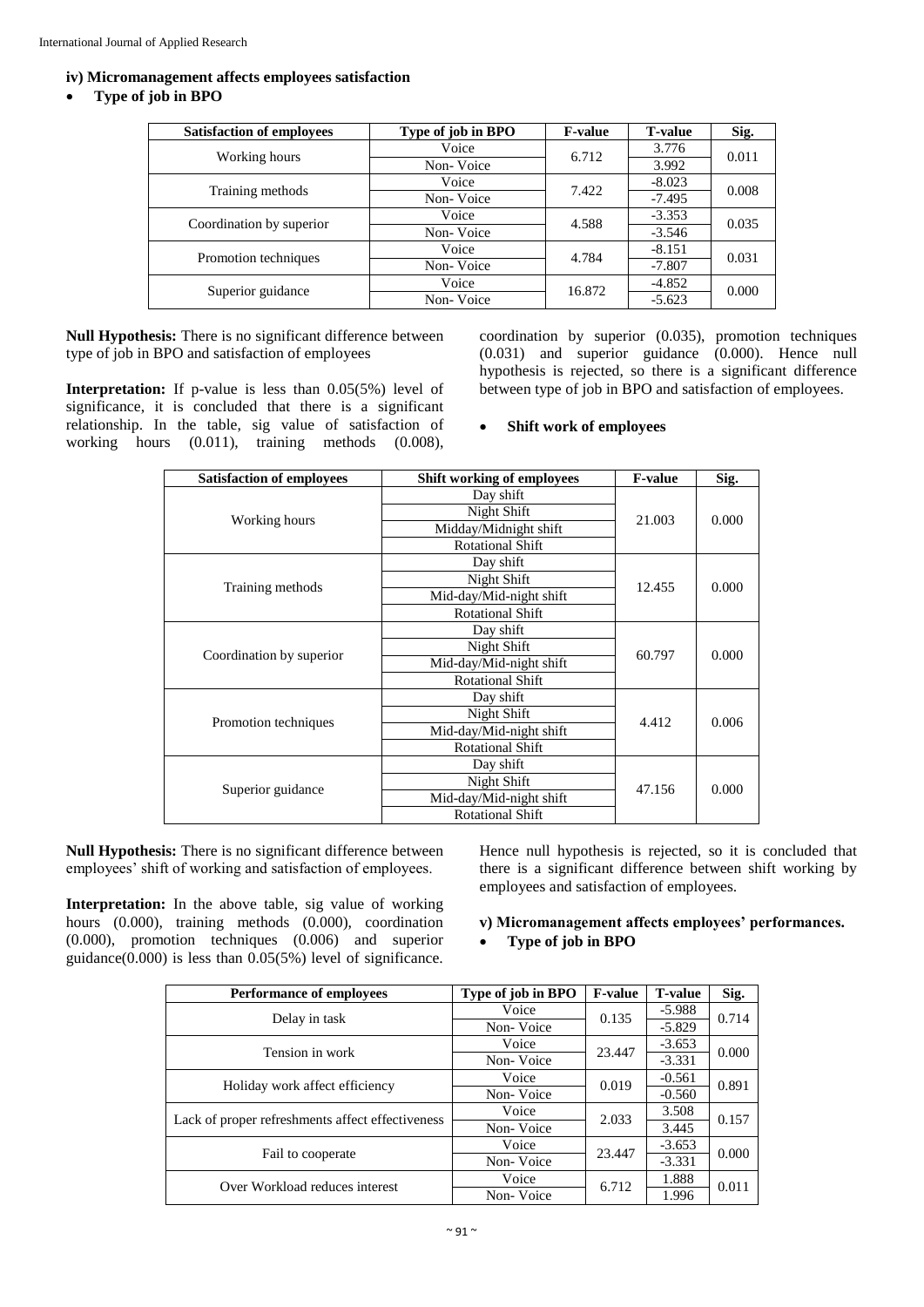**Null Hypothesis:** There is no significant difference between type of job in BPO and performance reduction of employees

Interpretation: In the above table, sig value of tension in work (0.000), fail to cooperate (0.000), and workload reduces interest (0.011), is less than 0.05(5%) level of significance. Hence null hypothesis is rejected, so it is concluded that there is a significant difference between type of work in BPO working by employees and Performance of employees.

#### **Employees work Shift**

| <b>Employees' Performance</b>  | <b>Shift working by employees</b>                                                          | <b>F-value</b> | Sig.  |
|--------------------------------|--------------------------------------------------------------------------------------------|----------------|-------|
|                                | Day shift                                                                                  | 12.853         | 0.000 |
|                                | Night Shift                                                                                |                |       |
| Delay in task                  | Mid-day/Mid-night shift                                                                    |                |       |
|                                | <b>Rotational Shift</b>                                                                    |                |       |
|                                | Day shift<br>Night Shift                                                                   |                |       |
| Tension in work                |                                                                                            |                |       |
|                                | Mid-day/Mid-night shift                                                                    | 48.011         | 0.000 |
|                                | <b>Rotational Shift</b>                                                                    |                |       |
|                                | Day shift                                                                                  |                | 0.982 |
|                                | Night Shift                                                                                | 0.056          |       |
|                                | Holiday work affect efficiency<br>Mid-day/Mid-night shift                                  |                |       |
|                                | <b>Rotational Shift</b>                                                                    |                |       |
|                                | Day shift                                                                                  |                |       |
|                                | Night Shift<br>Lack of proper refreshments affect effectiveness<br>Mid-day/Mid-night shift |                | 0.000 |
|                                |                                                                                            |                |       |
|                                | <b>Rotational Shift</b>                                                                    |                |       |
|                                | Day shift                                                                                  |                |       |
|                                | Night Shift                                                                                |                |       |
| Fail to cooperate              | Mid-day/Mid-night shift                                                                    | 13.918         | 0.000 |
|                                | <b>Rotational Shift</b>                                                                    |                |       |
|                                | Day shift                                                                                  |                |       |
| Over Workload reduces interest | Night Shift<br>Mid-day/Mid-night shift                                                     |                | 0.000 |
|                                |                                                                                            |                |       |

**Null Hypothesis:** There is no significant difference between employees' shift of working and performance reduction of employees.

**Interpretation:** In the above table, sig value of task delay (0.000), tension in work (0.000), lack of refreshments affect effectiveness (0.000), fail to cooperate (0.000), and workload reduces interest (0.000), is less than 0.05(5%) level of significance. Hence null hypothesis is rejected, so it is concluded that there is a significant difference between shift of employees by employees and Performance of employees.

#### **8. Findings of the study**

The findings are

- The voice process employees are facing micromanaging more than non-voice employees, rotational shift employees are facing micromanaging behaviour compare to other shifts because of change in shift will change in performance.
- Employees with low experience i.e. below 2 years and 2-4 years are having micromanaging because they did not have much knowledge when compare to others.
- Non voice process employees are more satisfied with their work when compared to voice process employees because non voice employees is not having much restrictions than in voice.
- Day shift employees are satisfied when comparing to other shifts because they are not facing much problems including physical and mental problems. When other shift employees are dissatisfied.
- Rotational shift and night shift employees and voice process employees are more affecting in performance because of the companies' micromanaging behaviour.
- Employees have many negative connotations regarding these type of management policies, it reduces the interest and efficiency in work, and result in lack of satisfaction in their job. It results in employee turnover, delay to achieve task, lack of smooth relationship between employees and superiors.

#### **9. Suggestions and Conclusions**

In this study, we can conclude that BPO employees are facing micromanaging behaviour more than employees in other fields. So that to increase satisfaction of employees, the company should cooperate with mindset of employees in most of the situations, the company can control the micromanaging effect towards employees. To increase the performance, employees needs the rewards and recognition, motivation, etc. by decision making by their own, correcting mistakes, employees' smooth relationship and by giving positive feedbacks etc. On behalf of these points the employees can increase their performance without any dissatisfaction.

#### **10. References**

- 1. Jie Li, Umer Khalid. Micromanaging behaviour and engineering management, Lund University Publications Student Papers, 2015. MGTN59 20151.
- 2. Linda Barnes. Damaging effects of Micromanagement, American Society of Public Administration, 2015, 31.
- 3. Jack Wallen. 6 big dangers of micromanagement, 2015.